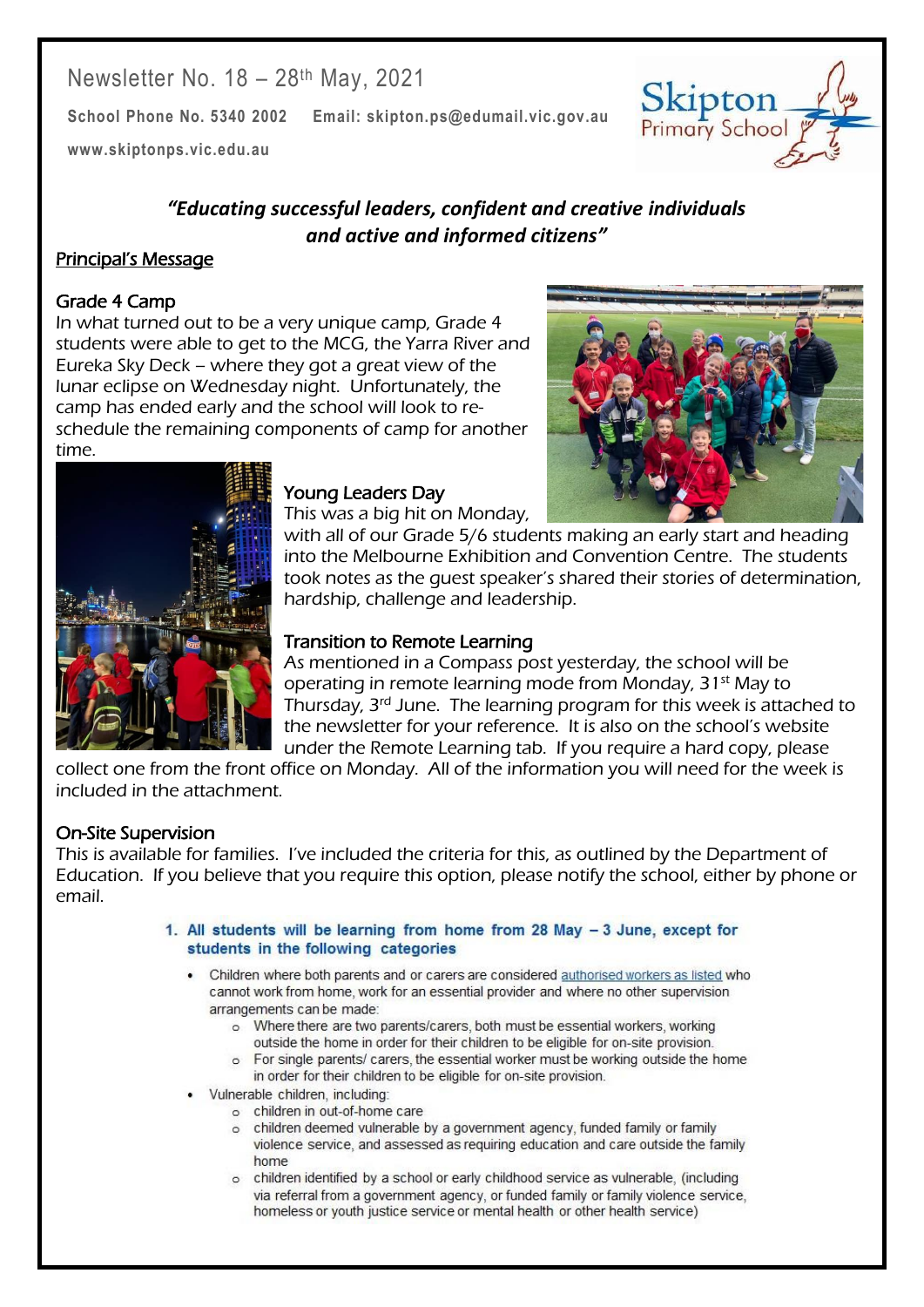#### Visitors, Pick Ups and Drop Offs

The school will be limiting visitors on-site for the coming week. If you need to come on-site to collect resources, please sign in and notify a staff member (either Nat at the office or by ringing the doorbell next to the glass window). All visitors are required to wear a mask on school grounds – this also applies to families at pick up and drop off times if you are getting out of your car.

## Communication With the School

If you need to contact the school during normal hours, the number is 5340 2002. If you must contact the



school outside of these hours or over the weekend, the school mobile number is 0422 366 017. Please note that the school mobile number is available over this weekend only. After that, please use the school number as normal.

## Some Re-Scheduled Activities

The following events that were planned for this coming week have been postponed and the school will advise shortly of new dates:

- BioLab on Monday for Grade 5/6
- Cross Country for finalists in Warrnambool
- Asian Theme Day and lunch
- Assembly on Thursday



#### Thank You

Before I finish, I would like to publicly thank and acknowledge some people:

Thanks to the Grade 4s. Despite your disappointment this week, you kept a positive attitude and were so very grateful for the experiences you did have.

Thanks to the families of the Grade 4 students, who have been so quick to support the school with messages, gifts, car pools and emails. They has been appreciated.

Thanks to the incredible staff here at this school, for continuing to remain calm and in control during these uncertain times. It is a privilege to work with you here.

#### Finally

This week's learning pack has a task in it related to the moon. The Grade 4s had a unique experience, seeing it slowly eclipse and then turn pink whilst on a bridge over the Yarra River.

I encourage you as a family to grab a jacket (and perhaps a doona) and head out one night this weekend to get a good look at the moon. It is still quite large and it might just spark some inspiration for this week's writing task.



Centacare South West

Nick.